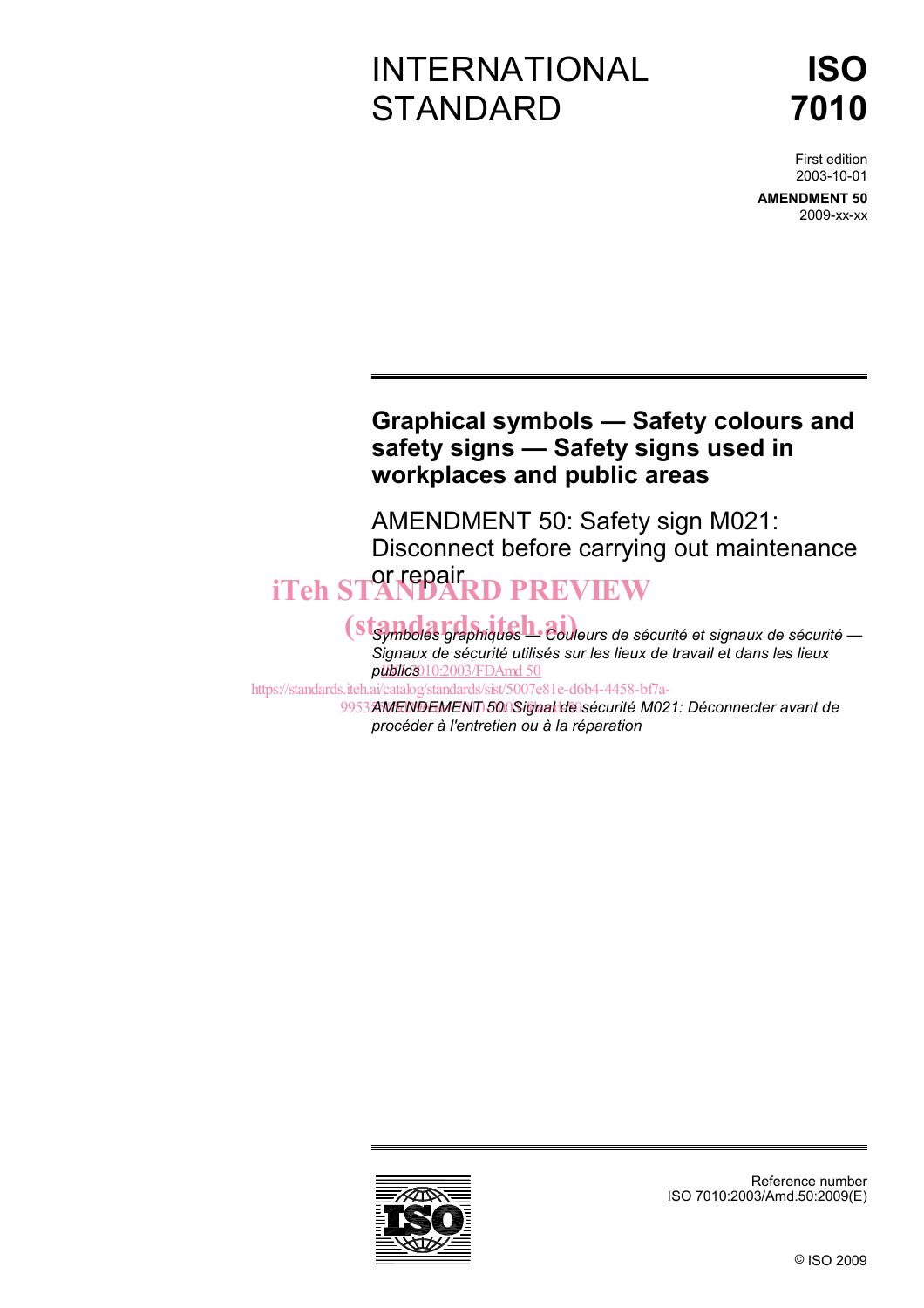#### **PDF disclaimer**

PDF files may contain embedded typefaces. In accordance with Adobe's licensing policy, such files may be printed or viewed but shall not be edited unless the typefaces which are embedded are licensed to and installed on the computer performing the editing. In downloading a PDF file, parties accept therein the responsibility of not infringing Adobe's licensing policy. The ISO Central Secretariat accepts no liability in this area.

Adobe is a trademark of Adobe Systems Incorporated.

Details of the software products used to create the PDF file(s) constituting this document can be found in the General Info relative to the file(s); the PDF-creation parameters were optimized for printing. Every care has been taken to ensure that the files are suitable for use by ISO member bodies. In the unlikely event that a problem relating to them is found, please inform the Central Secretariat at the address given below.

This CD-ROM contains the publication ISO 7010:2003/Amd.50:2009 in portable document format (PDF), which can be viewed using Adobe® Acrobat® Reader.

Adobe and Acrobat are trademarks of Adobe Systems Incorporated.

**IMPORTANT — The electronic file of this document contains colours which are considered to be** IMPORTANT — The electronic tile of this document contains colours which are considered to be<br>useful for the correct understanding of the document. Users should consider printing this document **using a colour printer. ISO 3864-1 provides colorimetric and photometric properties together with, as**  using a colour printer. ISO 3864-1 provides colorimetric and photomet**rically**<br>a guideline, references from colour order systems?LTQS.LTCN.21)

> ISO 7010:2003/FDAmd 50 https://standards.iteh.ai/catalog/standards/sist/5007e81e-d6b4-4458-bf7a-99535565d296/iso-7010-2003-fdamd-50



#### **COPYRIGHT PROTECTED DOCUMENT**

© ISO 2009

All rights reserved. Unless otherwise specified, no part of this CD-ROM may be reproduced, stored in a retrieval system or transmitted in any form or by any means without prior permission from ISO. Requests for permission to reproduce this product should be addressed to

ISO copyright office • Case postale 56 • CH-1211 Geneva 20 • Switzerland Internet copyright@iso.org

Reproduction may be subject to royalty payments or a licensing agreement.

Violators may be prosecuted.

Published in Switzerland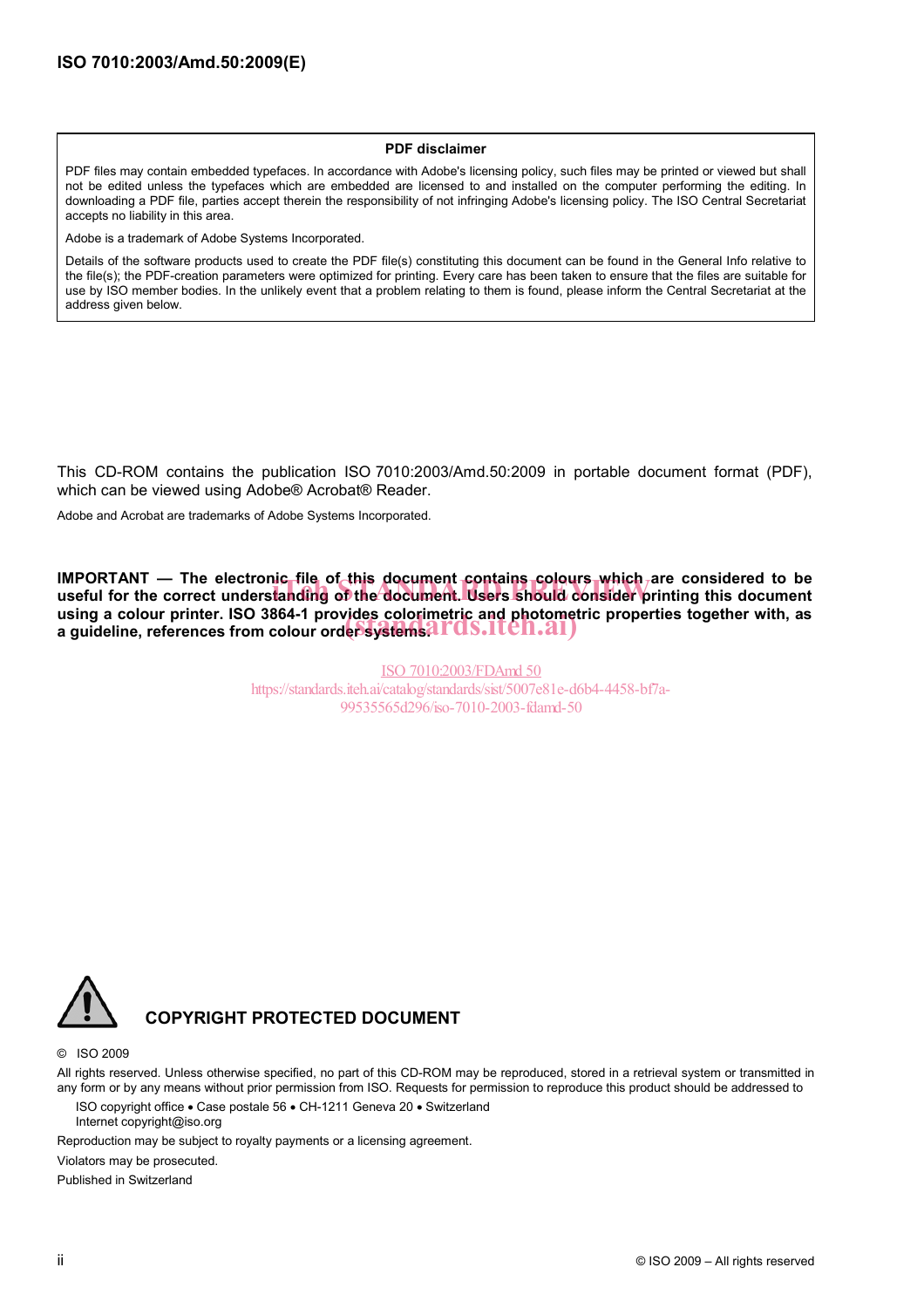┑

 $\Box$ 

#### **Installation**

 $\Gamma$ 

If this publication has been packaged as a zipped file, do NOT open the file from the CD-ROM, but copy it to the desired location in your local environment. Once the file has been copied to your local environment, open the file to unzip its contents. For compound documents (e.g. HTML documents comprising several files or folders, documents that have been subdivided owing to the total file size, etc.), in order for the links between documents to function properly, the file and folder names must be maintained and all the files stored in the same folder.

Where the zip file contains a Readme file, it is essential to consult this file to understand the way in which the document has been structured.

# **iTeh STANDARD PREVIEW**<br>
(standards.iteh.ai)<br>
https://standards.iteh.ai/202003/FDAmd.50<br>
https://standards.iteh.ai/catalog/standards/six/5007e81e-d6b4-4458-bf7a-<br>
99535565d296/iso-7010-2003-filamd-50 (standards.iteh.ai)

ISO 7010:2003/FDAmd 50 https://standards.iteh.ai/catalog/standards/sist/5007e81e-d6b4-4458-bf7a-99535565d296/iso-7010-2003-fdamd-50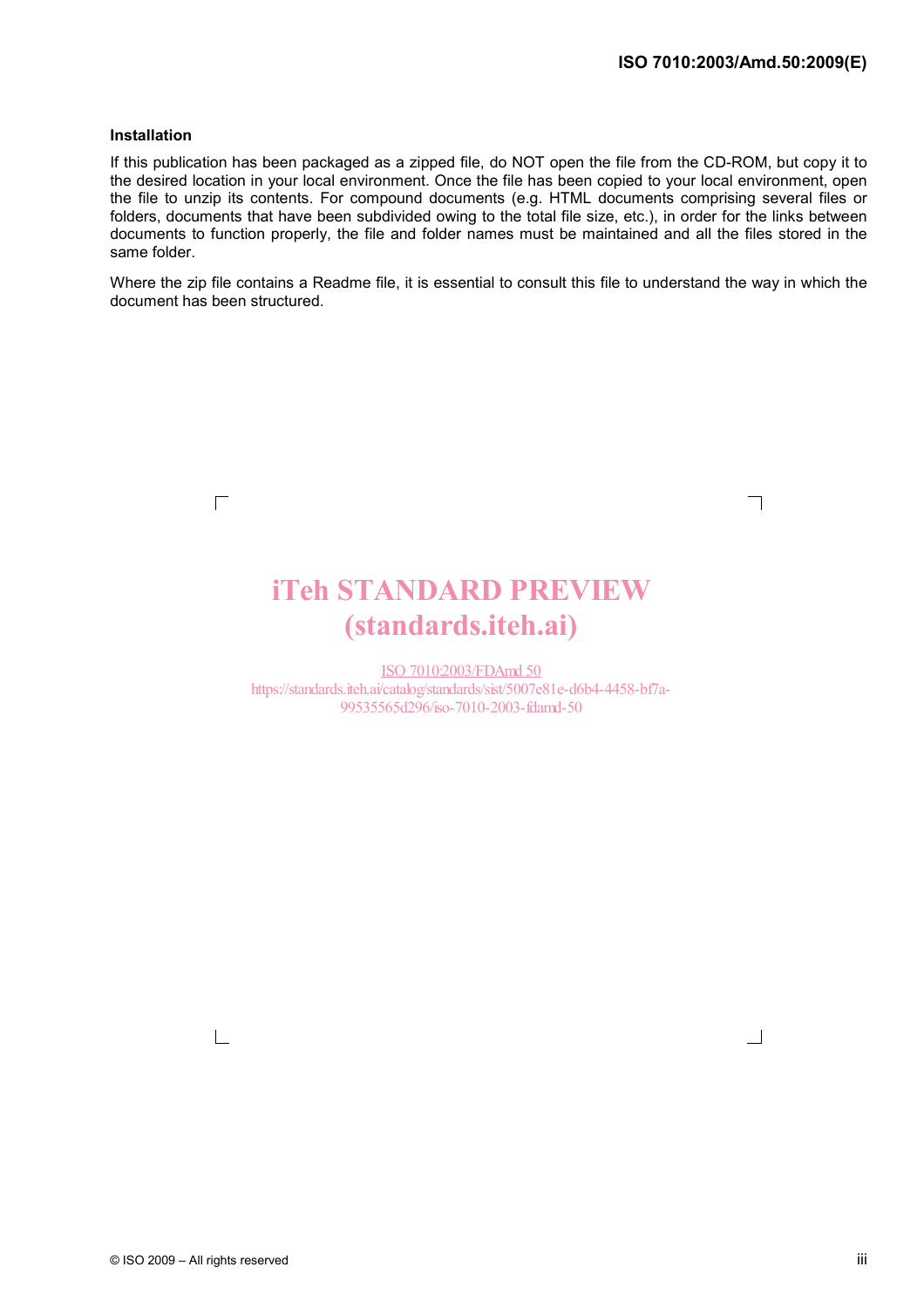## iTeh STANDARD PREVIEW (standards.iteh.ai)

ISO 7010:2003/FDAmd 50 https://standards.iteh.ai/catalog/standards/sist/5007e81e-d6b4-4458-bf7a-99535565d296/iso-7010-2003-fdamd-50

**ICS 01.080.10; 01.080.20** 

Price based on 2 pages